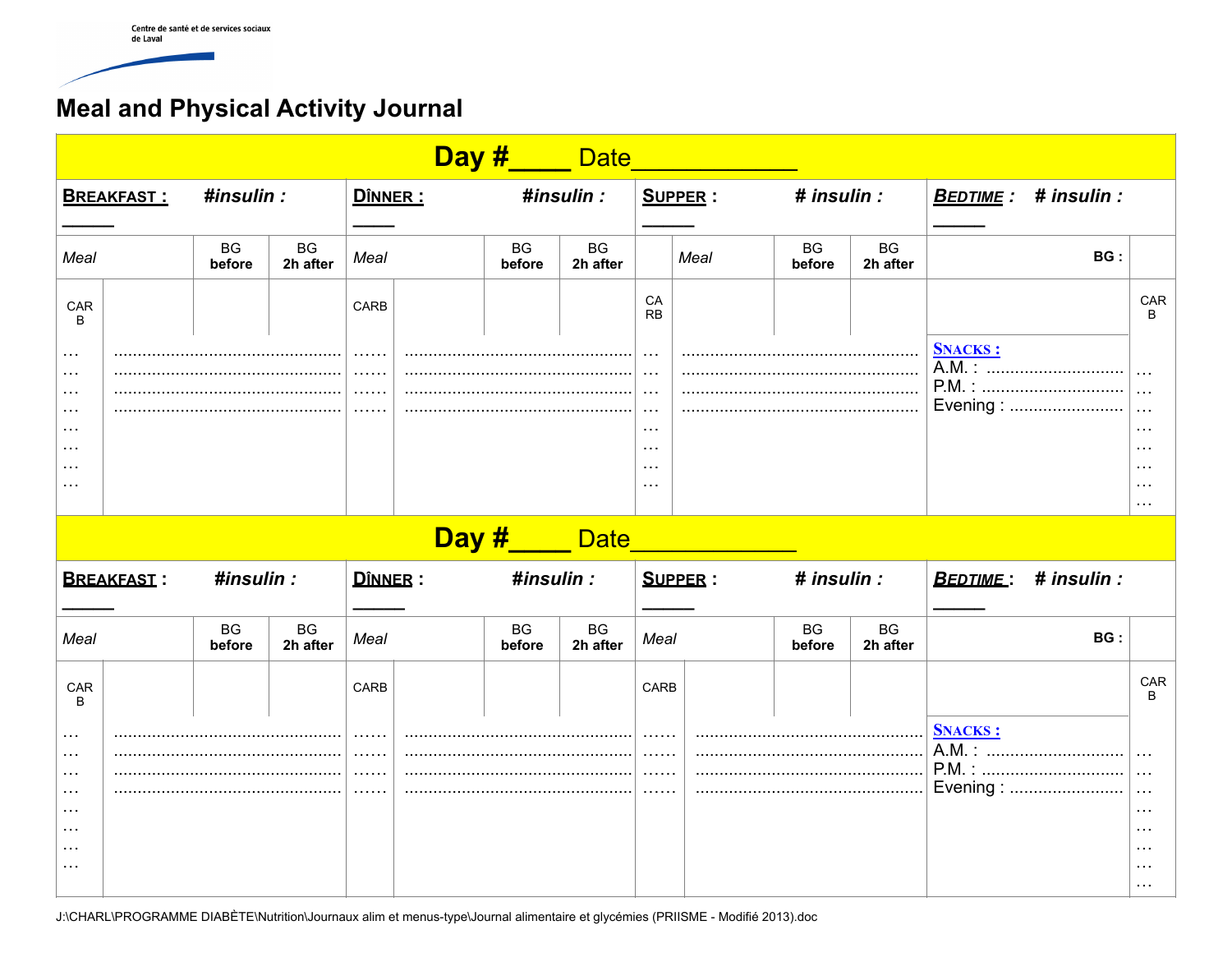| <b>Example Date</b><br><u>Day #_</u> |  |                     |                |      |            |                     |                |      |             |                                         |                            |     |          |
|--------------------------------------|--|---------------------|----------------|------|------------|---------------------|----------------|------|-------------|-----------------------------------------|----------------------------|-----|----------|
| #insulin :<br><b>BREAKFAST:</b>      |  |                     | DÎNNER :       |      | #insulin : |                     | SUPPER :       |      | # insulin : |                                         | <b>BEDTIME: # insulin:</b> |     |          |
| Meal                                 |  | <b>BG</b><br>before | BG<br>2h after | Meal |            | <b>BG</b><br>before | BG<br>2h after | Meal |             | <b>BG</b><br>before                     | BG<br>2h after             | BG: |          |
| <b>CAR</b><br>B                      |  |                     |                | CARB |            |                     |                | CARB |             |                                         |                            |     | CAR<br>B |
| $\cdots$<br>$\cdots$<br>$\sim 100$   |  |                     | .<br>.         |      |            | .<br>.<br>.         |                |      |             | <b>SNACKS:</b><br>$A.M.$ :<br><br>P.M.: |                            |     |          |
| $\cdots$<br>$\cdots$                 |  |                     |                | .    |            |                     |                | .    |             |                                         | Evening:                   |     |          |
| $\cdots$<br>$\cdots$<br>$\cdots$     |  |                     |                |      |            |                     |                |      |             |                                         |                            |     |          |

Adaptation and translation by Steve Chalifoux Bsc. Nursing, CDE April 2018

| <b>Physical Activity Journal</b> |                         |                 |                                        |  |  |  |  |  |  |
|----------------------------------|-------------------------|-----------------|----------------------------------------|--|--|--|--|--|--|
| Date and time                    | <b>Type of activity</b> | <b>Duration</b> | <b>INTENSITY*</b>                      |  |  |  |  |  |  |
| Monday                           |                         |                 | Low $\Box$ Moderate $\Box$ High $\Box$ |  |  |  |  |  |  |
|                                  |                         |                 |                                        |  |  |  |  |  |  |
|                                  |                         |                 | Low $\Box$ Moderate $\Box$ High $\Box$ |  |  |  |  |  |  |
| Wednesday                        |                         |                 | Low □ Moderate □ High □                |  |  |  |  |  |  |
|                                  |                         |                 |                                        |  |  |  |  |  |  |
| I hursday                        |                         |                 | Low $\Box$ Moderate $\Box$ High $\Box$ |  |  |  |  |  |  |
|                                  |                         |                 |                                        |  |  |  |  |  |  |